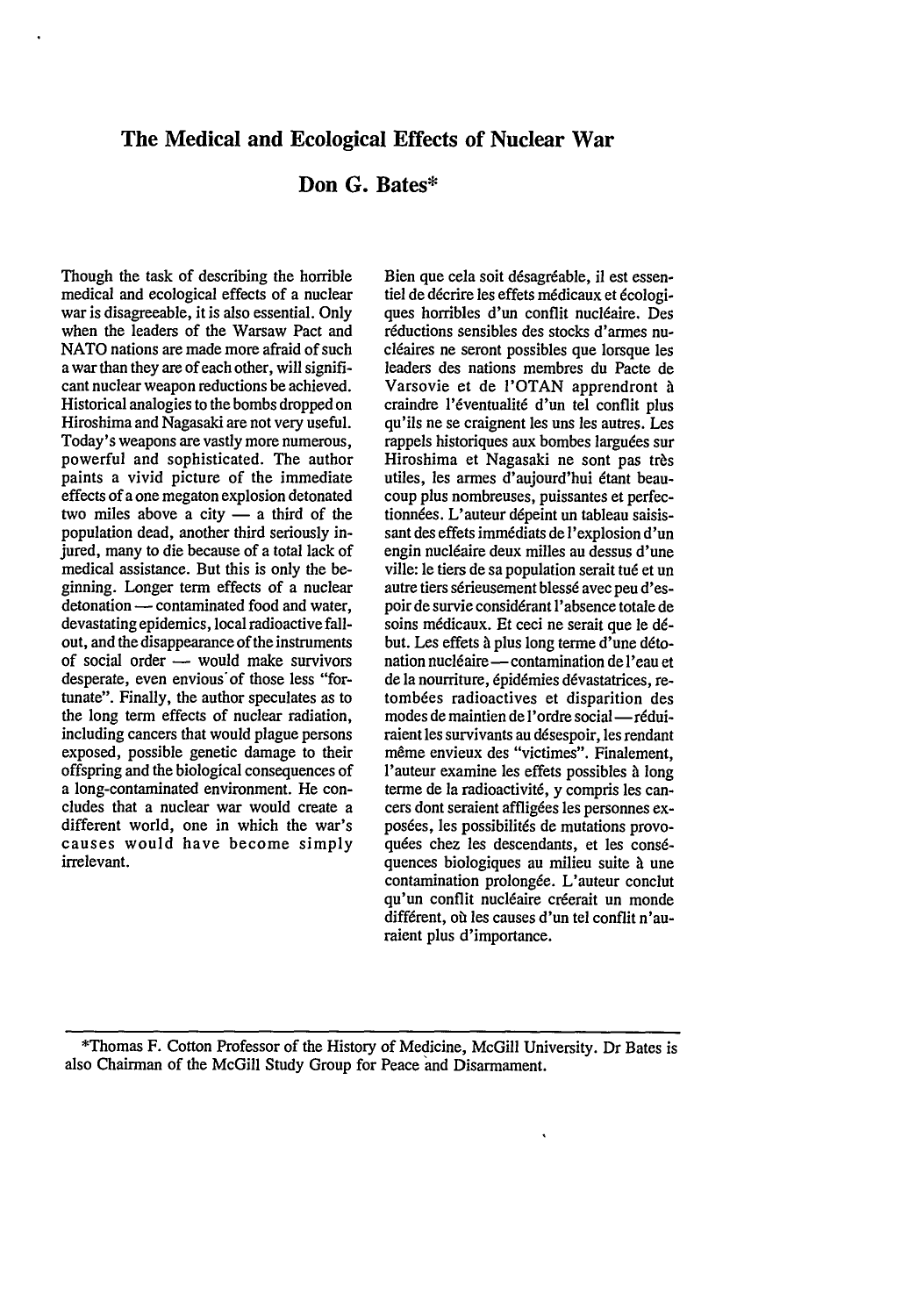## *Synopsis*

## **Introduction**

- **I. The Failure of Historical Analogies**
- **II. Immediate Effects of Nuclear Detonation**
- M. **Longer Term Effects of a Nuclear Detonation**
- **IV. Long Term Effects of Nuclear Radiation**

#### **Conclusion**

 $\mathbf{R}$ sk.

# **Introduction**

At the present time, the fear and dislike that the Warsaw Pact nations and **NATO** have of each other is greater than the fear that both have of nuclear war. When those fears become reversed, a negotiated, meaningful reduction of nuclear weapons on both sides will be achieved more easily. That is why some attention must be focused upon the terrible effects of nuclear war, even though the task is a disagreeable one.

To impress upon people that the present arms race and current governmental policies are leading us to war; to explain how a nuclear war would be hell on earth; to shut off all avenues of mental escape — no victory, no medical response, no military or civil defence; and to chronicle the dreary story of sickened survivors lapsing into stone-age brutality is not an assignment that any sensitive person undertakes willingly. But unless we contemplate the likely outcome of mankind's present course clearsightedly, and until our leaders confront it realistically, the alternative path of slow, patient, carefully negotiated withdrawal from the brink of the holocaust will seem impossible when, in fact, it is the only route the human race can afford.

The task is also made difficult because one must conjure up the unimaginable and make palpably real events that have never before happened and seem only the stuff of nightmares. The greater we struggle to envision that reality, the more unreal it becomes, and those who construct such images of devastation appear as end-of-the-world hysterics.

There is a further problem. The incredible complexity of all the effects acting, interacting, and interacting again, precludes any confident, detailed presentation of the events in a holocaust. We deal inevitably with approximations, probabilities, even guesses. About all that can be stated with certainty is that our present understanding of the effects of nuclear war probably understates what really would happen because, to the actions and interactions of ×,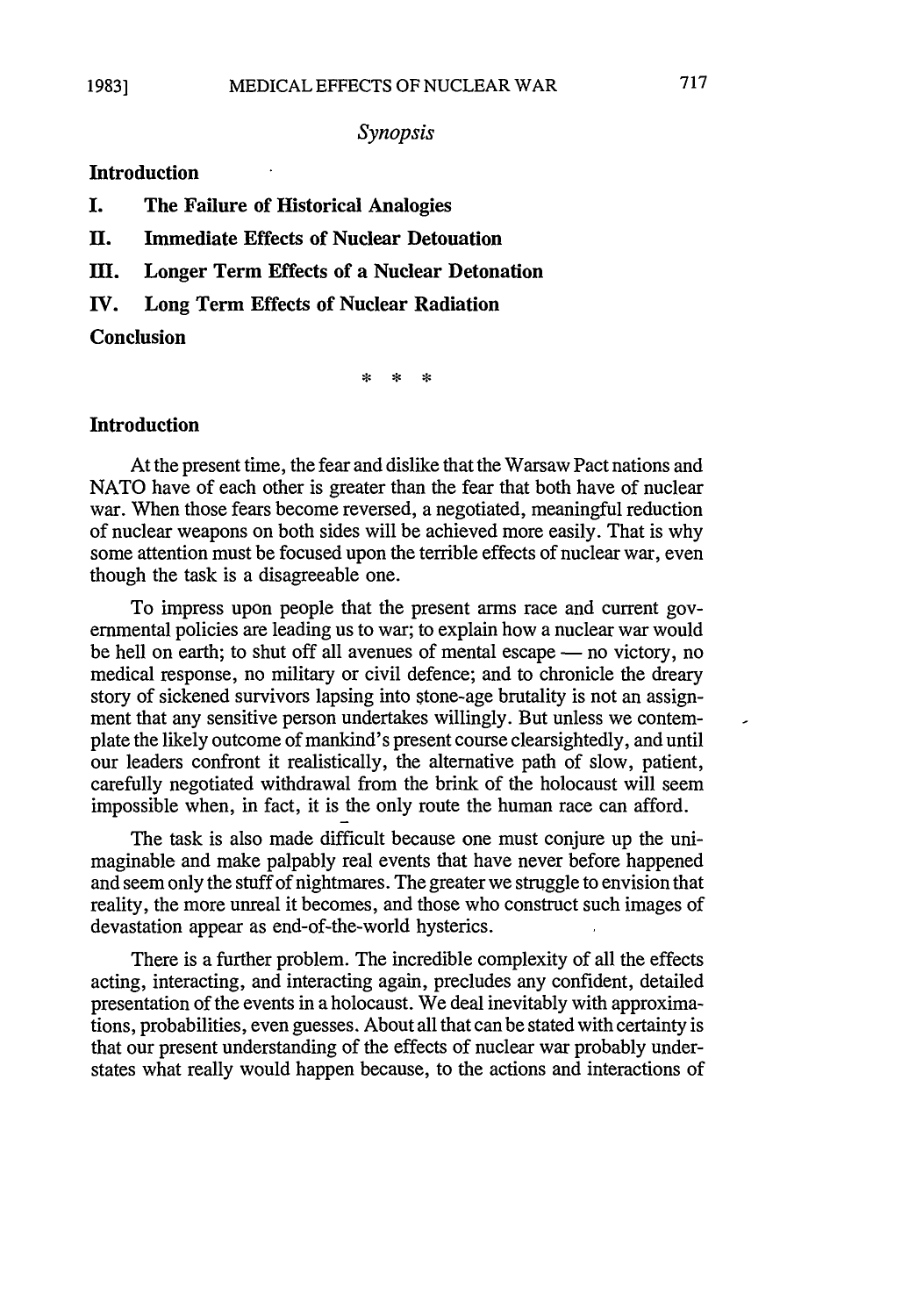consequences that we know would occur, would be added those that we have never even imagined.'

It is the uncertainty, the incredibility and the dismal portent of this message, then, that generate resistance and criticism. It is so much easier, so much more comforting to believe the claims that nuclear deterrence and balanced arms will continue to prevent war; or to hope, vaguely, that if the holocaust does happen, it really won't be so bad.

Thus, the motive for this paper is not to sow despair, but to make manifest the true significance of finding alternatives to the nuclear arms race and deterrence: such options are not merely desirable, they are imperative, however difficult their realization may appear.

### **I. The Failure of Historical Analogies**

Before examining the details of those effects, a sense of perspective is needed. It is only natural that, in trying to imagine something that has never happened in the history of mankind, we should reach back in our collective memory for something analogous to act as a guide. But, in the case of nuclear war, the gap between our past and what could prove to be our future is so great that we must start by disabusing ourselves of the idea that nuclear war would be merely an extension or multiplication of the effects of past wars and disasters.

Since the bombs dropped on Hiroshima and Nagasaki in August 1945 furnish us with the world's only experience of atomic explosions over populated areas, we are obliged to draw heavily on studies of those events.<sup>2</sup> But it is also important to appreciate the limitations of that experience for constructing a picture of what would happen in an all-out nuclear war. The most obvious difference is that those explosions, three days apart, were isolated events. They offer no information on the cumulative effects on society, or on the environment, of hundreds or thousands of such weapons exploding in countries all across the northern hemisphere.

Similarly, the quantitative effects of even a single bomb are also, now, quite different. The Japanese explosions, in the range of fifteen to twenty

J. Schell, *The Fate of the Earth* (1982) 23 *et seq.* The first chapter of this book is the most comprehensive treatment of the effects of nuclear war for the general reader presently available in English.

<sup>&</sup>lt;sup>2</sup>The standard work is, Committee for the Compilation of Materials on Damage Caused by the Atomic Bombs in Hiroshima and Nagasaki, *Hiroshima and Nagasaki: the Physical, Medical and Social Effects of the Atomic Bombings* (E. Ishikawa & D. Swain, trans 1981).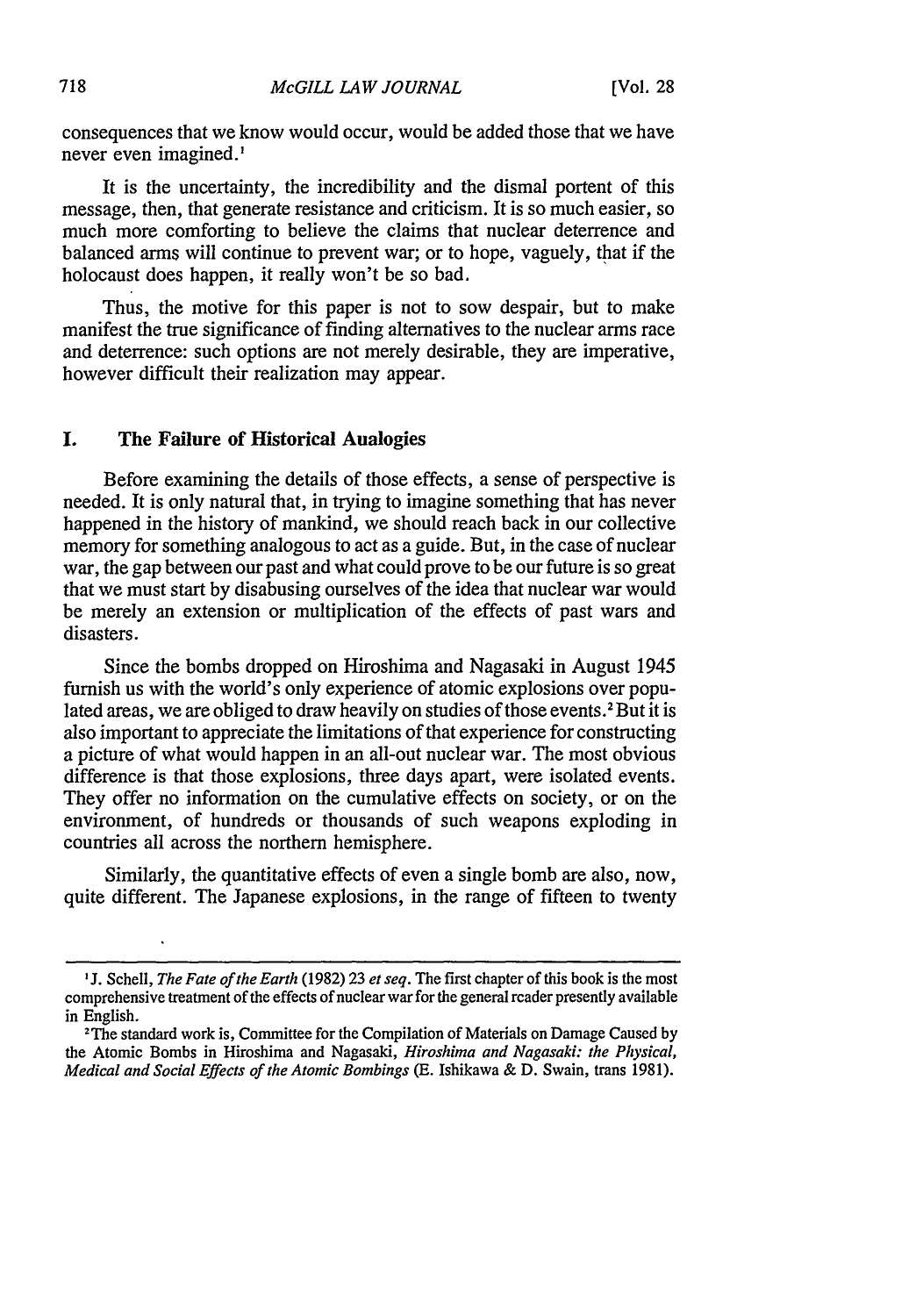kilotons, are only slightly above the level of what are now regarded as "tactical" weapons — up to ten kilotons — and designed for use on the battlefield. Today a city of comparable size, of 300,000 to 400,000 inhabitants, would be targeted with a bomb fifty to seventy times larger (one megaton), while a larger population centre, of say two million or more, would undergo an attack equivalent to two hundred Hiroshimas (three to five megatons).

A different way of expressing the quantitative differences is to compare these modem nuclear weapons to the amount of TNT that would produce explosions of equivalent force. To generate the same power as a one megaton bomb, for example, it would require a million tons of TNT. To ship that much high explosive by rail, it would require a train two hundred *miles* long. A five megaton weapon represents more explosive power than all of the bombs used in the five years of World War II. And some nuclear weapons contain above twenty megatons of explosive potential, more than all of the explosives used in all of the wars in the history of mankind. Indeed, the present arsenals of the United States and the Union of Soviet Socialist Republics are so vast that they represent a million Hiroshimas.<sup>3</sup> If an explosion equivalent to one Hiroshima bomb went off every hour, twenty-four hours a day, seven days a week, it would take almost 115 years to detonate all of the nuclear explosives presently stockpiled by the two superpowers.

The difference in scale between the Japanese experience and anything that would happen now in a nuclear war, even the detonation of one bomb, is fundamental. But there are other differences as well. Simply because today's bombs are so much larger, for instance, there are qualitative as well as quantitative differences. In any nuclear weapon, detonation is associated with the release of radioactivity directly over the area around ground zero. In the case of Japan in 1945, many survivors were exposed to this "immediate" radiation, as it is called. The result for some was radiation sickness and even death. For others, it was leukemia and cancer in later years. With the size of current nuclear warheads, however, everyone exposed to immediate radiation would be killed by the blast and fire. Almost all the radioactive damage done to those still alive would come, not from immediate radiation, but from fallout in the hours following the attack.

In Japan, because the bombs were detonated in the air, there were few heavy radioactive particles settling back to earth in the vicinity of the explosion. As a result, most of what we know about the effects of "local" fallout, as

<sup>3</sup> 1Barnaby, *The Effects ofa GlobalNuclear War: The Arsenals* (1982) 11 Ambio 76,78. This special double issue has many articles, all of them devoted to, in the words of the Editors, "a realistic assessment of the possible human and ecological consequences of a nuclear war".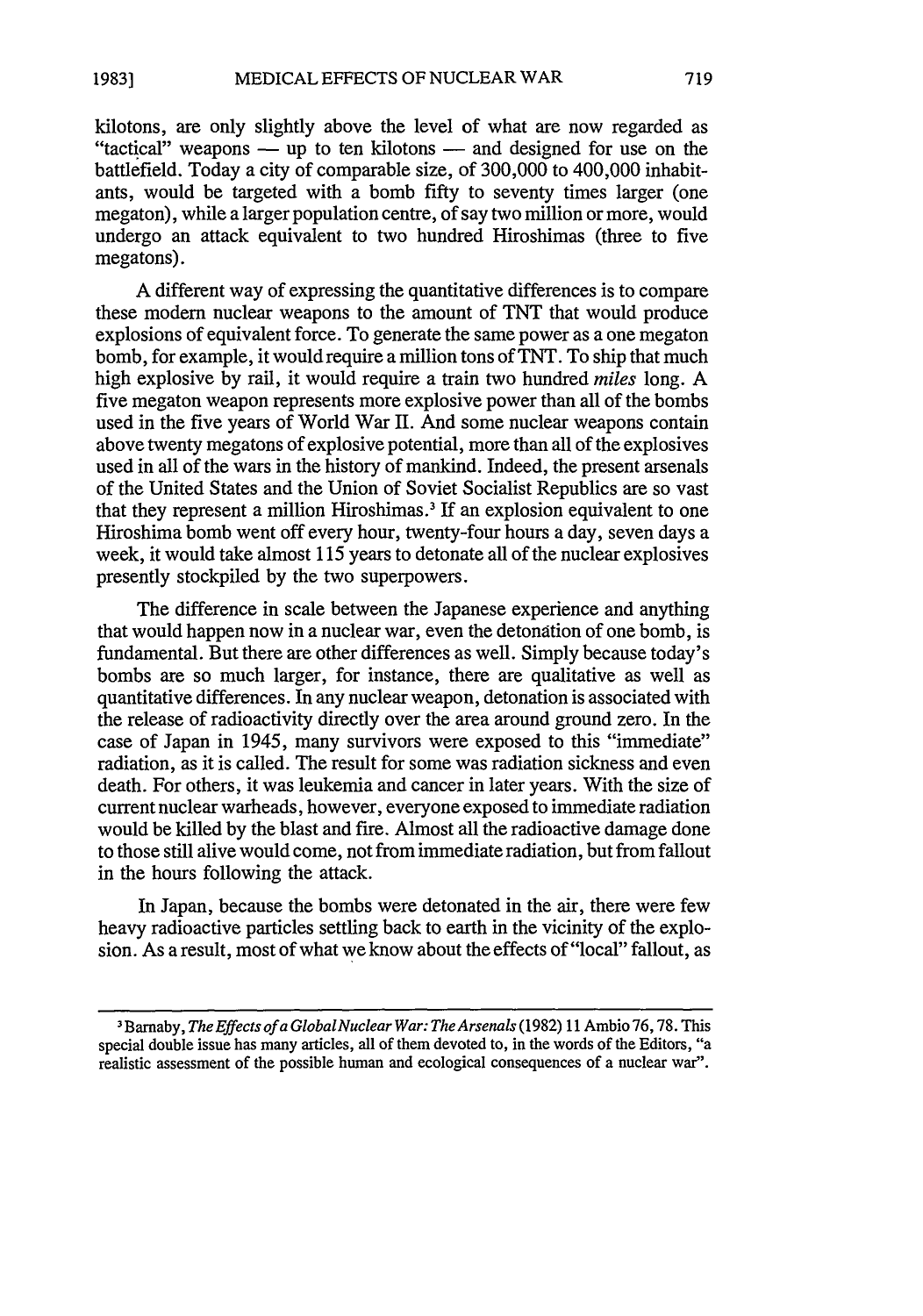this regional form that falls within the first day is called, arises from accidents that occurred after World War II, in atmospheric testing done in the United States and South Pacific.<sup>4</sup>

In a future war, population centres would likely suffer air bursts, as in the Japanese case, and therefore would also not experience significant local fallout from such attacks. But, unlike the experience of 1945, most military, and some energy targets such as nuclear power generators, would be subjected to ground bursts and it is these explosions that would send clouds of highly radioactive dust to rain down on cities even hundreds of miles away.

In fact, nuclear explosions on nuclear reactors are a good example of an event which has no precedent in history. The effects of the worst possible accident in a nuclear reactor by itself are minuscule by comparison with those of even a one megaton nuclear explosion. But a nuclear attack on a nuclear reactor would give rise to lethal doses of radiation to exposed persons 150 miles downwind and would produce significant levels of radioactive contamination of the environment more than 600 miles away. Moreover, the radioactivity would be particularly long-lasting. For example, a year after such an explosion, 680 square miles would still be uninhabitable because of sickening levels of radiation.<sup>5</sup>

We also cannot extrapolate from the Japanese experience any information about the effects of long term global fallout. Such fallout would be produced by thousands of megatons of nuclear explosives, particularly air bursts, carrying radioactive particles high into the stratosphere. Here they would spread around the world, particularly, but not exclusively, in the latitudes where the detonations occurred, and would fall gradually to earth over the ensuing months and years. Again, some insight into these problems has been gained through atmospheric tests, but only in so far as the detonation of single bombs is relevant to a massive barrage of explosions around the world.<sup>6</sup>

<sup>&#</sup>x27;See R. Conard *et al., A Twenty-Year Review of Medical Findings in a Marshallese Population Accidentally Exposed to Radioactive Fallout* (1975). For a discussion of testing done in the U.S., see Lyon, Klauber, Gardner & Udall, *ChildhoodLeukemias Associated with Fallout from Nuclear Testing* (1979) 300 New Eng. J. Med. 397; and Caldwell, Kelley & Heath, *Leukemia Among Participants in Military Maneuvers at a Nuclear Bomb Test: A Preliminary Report* (1980) 244 J.A.M.A. 1575.

*<sup>5</sup>*See Fetter & Tsipis, *Catastrophic Releases ofRadioactivity* (1981) 244 Sci. Am. 41, 45.

**<sup>6</sup>** See Machta & Telegadas, *Radioiodine Levels in the U.S. Public Health Service Pasteurized Milk Network from 1963-1968 and Their Relationship to Possible Sources* (1970) 19 Health Physics 469. Some attempt to estimate the cumulative effects of all atmospheric testing has been made by the United States National Academy of Sciences, *infra,* note 7.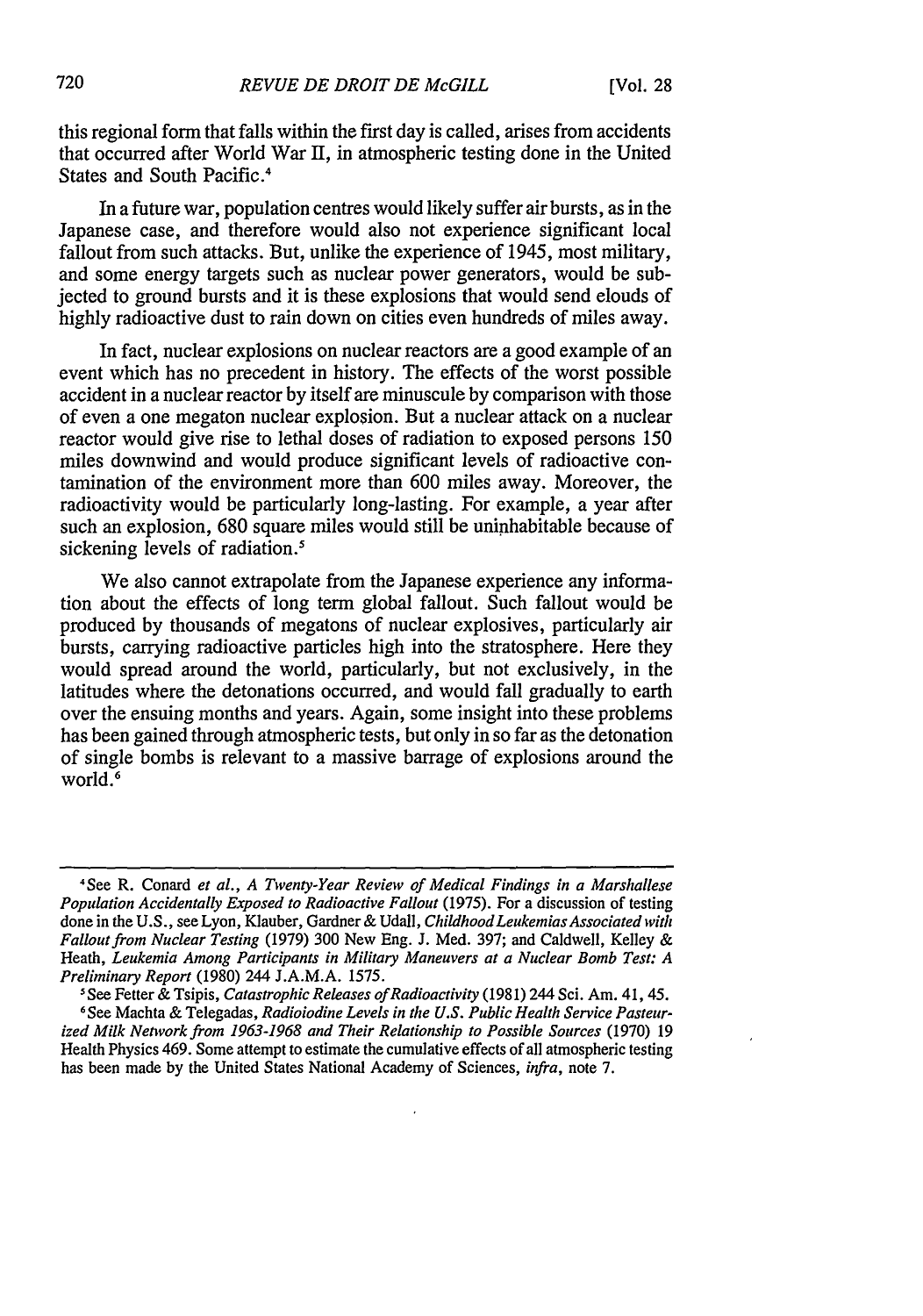Finally, the potential for other environmental effects has been appreciated fully only in the 1970s when new insights about the intricate ecological mechanisms that make up the earth's biosphere have been applied retroactive- •ly to what was learned previously about the physical effects of individual nuclear explosions during the years of atmospheric testing.7 New questions have thus arisen and further studies are now in progress.<sup>8</sup>

Anyone who studies the question of the medical and biological effects of nuclear war realizes that it is not a static picture, constructed many years ago and still being sustained by repetition. Rather, it is an actively growing field of inquiry and education. With only one possible exception,<sup>9</sup> all of the expanded knowledge has promoted the realization that the effects would be worse, much worse, than previously thought.

The situation that mankind faces presently, then, has not only been *made* more critical by the proliferation and sophistication of nuclear weapons, it has also been recognized to be more critical as more of the manifold effects of a nuclear war have come to light. This trend toward increased knowledge will continue, but we have almost reached the point where, just as the proliferation of more and more weapons has become redundant, so too will the proliferation of our knowledge of effects. Once it becomes clear that all hope for twentieth century man is lost if a nuclear war is started, it hardly adds any meaningful knowledge to learn of additional effects. Already many students of the subject regard the short term effects as so utterly devastating that they see little point in studying the longer term of a world already blighted beyond repair.

## **H.** Immediate Effects of Nuclear Detonation

What then are the effects?<sup>10</sup> The immediate ones are best imagined by thinking of the consequences of a one megaton explosion detonated, as it would be, roughly two miles above a city. Unlike chemical explosives, a

<sup>7</sup> See National Academy of Sciences, *Long-Term Worldwide Effects of Multiple Nuclear Weapon Detonations (1975).*

IFor the most recent information, see articles in Ambio, *supra,* note **3.**

*<sup>9</sup>ILe.* the possibility of genetic damage to offspring arising from exposure to radiation **by** the parents. See also *infra,* Part **IV.**

**<sup>&</sup>quot;°The** standard authority on the physical effects of thermonuclear explosions is **S.** Glasstone **&** P. Dolan, *The Effects of Nuclear Weapons,* **3d** ed. **(1977)** (a publication of the United States Dep't of Defense and the United States Energy Research and Development Administration). See also Congress of the United States, Office of Technology Assessment, *The Effects of Nuclear War* **(1979),** which, as its title suggests, applies the knowledge of these effects to likely war situations. **A** systematic account of the effects on a single large city can be found in **0.**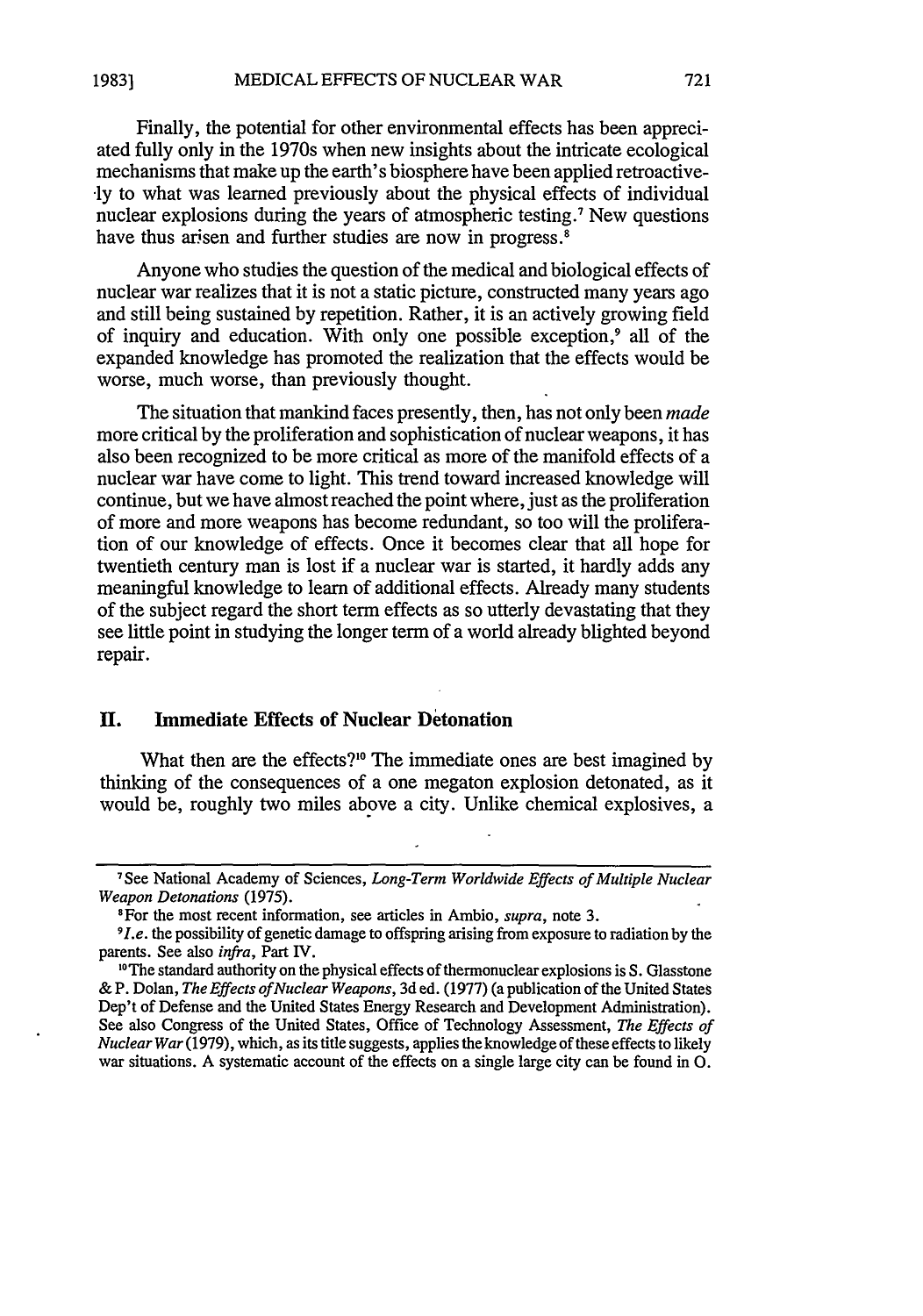thermonuclear weapon has three important effects — blast, thermal and nuclear radiation. These occur almost simultaneously, but, for simplicity's sake, are usually described separately.

Out of the bright fireball, in which the temperature and pressure are the same as those at the centre of the sun, a blast front or concussion wave moves out in a widening circle at supersonic speed, followed by high winds. Within a two mile radius of ground zero, nothing can withstand this blast or the 500 mph winds that follow. Even at four miles, only the skeletons of buildings with I-beam construction would remain, the following winds still having twice the velocity of a hurricane. Out to eight miles from the centre, large commercial buildings would be damaged heavily and all homes destroyed. Up to twelve miles, the concussion would be great enough to shatter glass, and send the splinters flying off at over 100 mph. At this distance, damage to homes would be significant but they could probably continue to provide shelter.

Even before this blast front, however, there would be a heat wave radiating out from the fireball at the speed of light igniting spontaneously everything inflammable within a three to five mile radius. Ten miles away this thermal radiation is still severe enough to cause second degree burns to exposed skin. At thirty miles, a person who happened to focus his gaze at the spot just as the detonation occurred would suffer retinal bums and possibly blindness.

In a typical explosion, about half of the energy is released as blast and another third as thermal radiation. The remainder, roughly fifteen *per cent*, is released in the form of nuclear radiation. But, as has been said, those who have been exposed to immediate radiation from today's larger weapons do not survive the blast and heat. The rest of the radiation occurs as fallout which can be discussed more appropriately after this description of the immediate effects is concluded.

Mortality within the first two mile radius is essentially one hundred *per cent* and almost entirely instantaneous. Even out to four miles, it is fifty *per cent,* another forty *per cent* being injured seriously. At eight miles, half the population would be dead or injured and at twelve miles, a quarter would be injured, some seriously, by flying glass and debris. People can withstand concussion much better than rigid buildings, but in a city this fact has little

Greene, B. Rubin, *et al., London After the Bomb [:] What a Nuclear Attack Really Means* (1982). Medical considerations are detailed in R. Adams & S. Cullen, eds, *The Final Epidemic [:] Physicians and Scientists on Nuclear War* (1981); and E. Chivian, S. Chivian, R. Lifton & J. Mack, eds, *Last Aid [:] The Medical Dimensions of Nuclear War* (1982).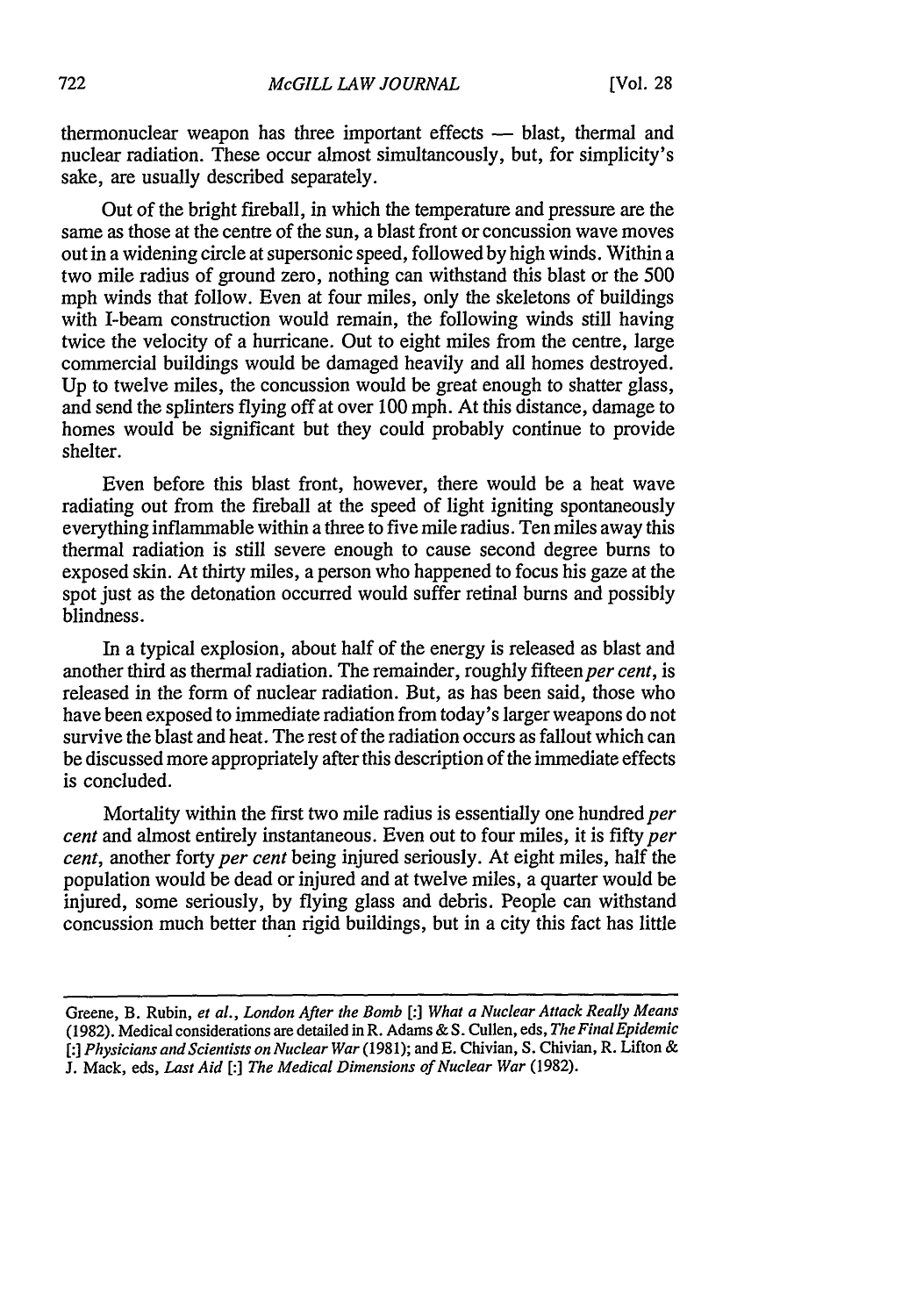relevance. Death and injury occur not so much from the explosion itself but from the fact that it turns people and debris into projectiles that hurl into stationary objects and into each other. Multiple fractures, puncture wounds and the smashing of skulls, limbs and internal organs makes the list of possible injuries endless. But the special horror of nuclear war, so far as immediate effects are concerned, is flesh-cooking heat.

In the central area, total devastation is combined with incineration. Nothing is left. But beyond this perimeter of annihilation, what is striking about survivors is that, whatever injury they may or may not have sustained from the physical blow, the great likelihood is that they are burned seriously. Third degree burns, even to protected skin, can occur within three miles and, to exposed flesh, within five. Burns can also occur secondarily. At Hiroshima, the hundreds of fires started by thermal radiation coalesced within twenty minutes into a raging fire storm. This is a giant, self-feeding bonfire in which the updraft sucks powerful surface winds toward its centre thereby fanning the flames of the ever-widening perimeter. Temperatures can reach 800 degrees celsius - almost 1,500 degrees fahrenheit. Anyone in the area, even if in a shelter, is either incinerated by the intense heat, asphyxiated by the lack of oxygen which is consumed instead by the flames, or suffocated by the lethal doses of carbon dioxide that are released. An alternative result of many small fires would be a conflagration in which a wall of flame, fanned by prevailing winds, advances in one direction on a wide front. Under certain conditions, either sort of fire, fire storm or conflagration, could lead to a destructive force that would kill more people than the initial effects of the bomb.

The likelihood of either of these events is disputed however. With bigger bombs, there is a time lag between the heat wave and the ensuing concussion and winds. This could mean that the fires started by the thermal pulse would be snuffed out by the following blast. Moreover, it may be that the density of inflammable materials in modern cities is not sufficient to generate or sustain such mammoth fires. Because only a nuclear expolsion over a modern city could resolve the debate, it is to be hoped that the controversy remains academic.

In any event, the number of severely burned survivors would be very large. In Hiroshima, where there was a fire storm, it is estimated that half of the early deaths resulted from bums. So far as immediate effects upon people are concerned, it is the high proportion of severe burn cases that distinguishes injuries from a thermonuclear attack from those of other kinds of warfare.

This fact can serve to illustrate another consequence of nuclear war the hopelessness of counting upon medical services in the post-attack period. Burns present special medical problems. They are particularly painful; their victims especially helpless; their medical needs urgent; and the outcome, in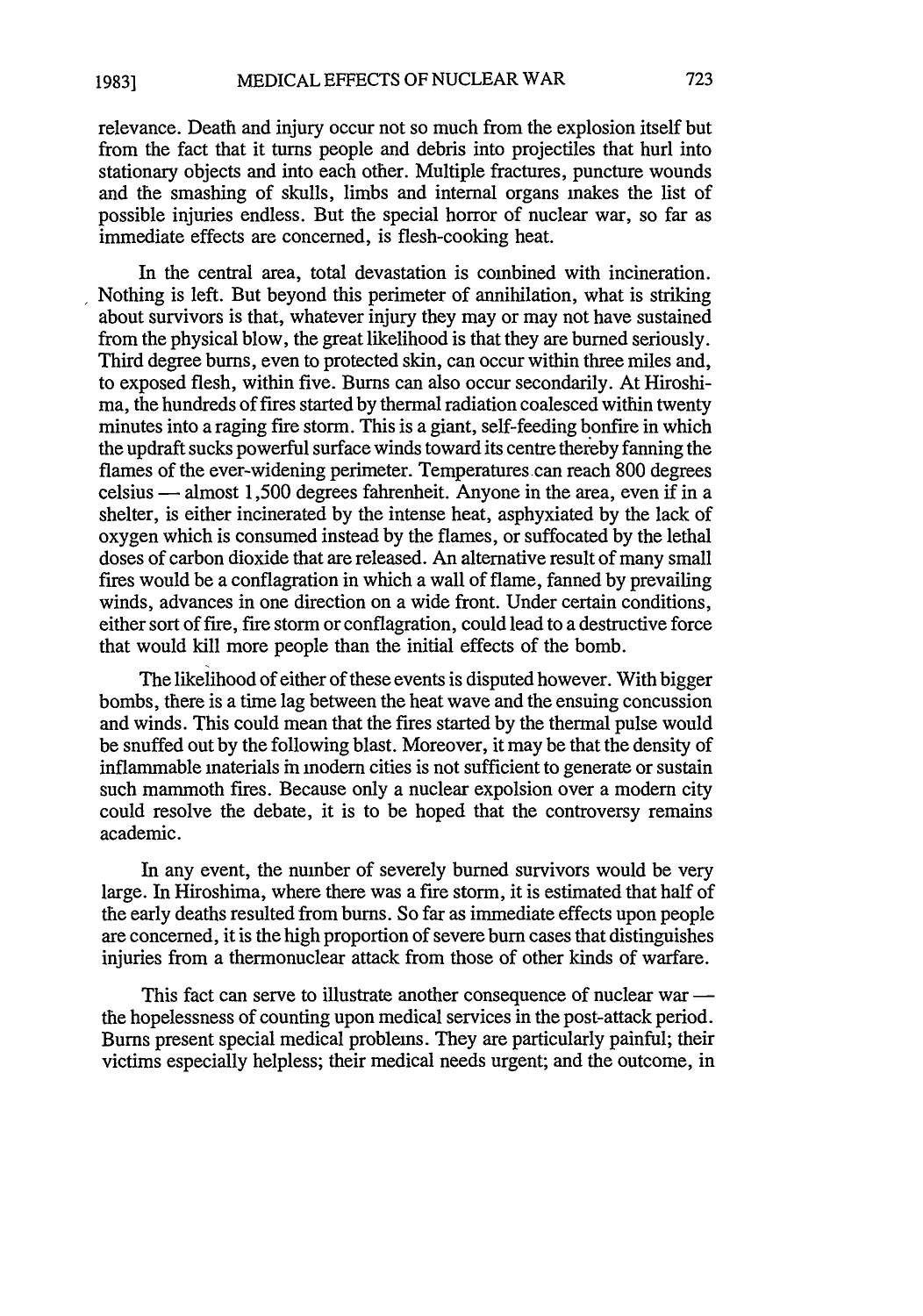terms of life or death, more dependent on the medical and nursing care given than most other conditions. But most of all, the care of bums requires some of the most sophisticated and specialized equipment and personnel that modem medicine can provide. In fact, so expensive and specialized is this form of care, that facilities are scarce, even at the best of times. For example, Montréal, a city of over two million people, presently has facilities for six severe burn cases. There is talk of expanding these facilities but, even at a cost of **\$1.5** million, there would only be twelve such beds. In fact, for the whole of North America, there are estimated to be approximately 2,500 beds for serious burn cases. Yet, if a one megaton bomb were exploded over Montréal, there could be as many as ten thousand people requiring such facilities. The final irony is that those six beds in Montréal are located in a hospital within three miles of the city centre - which would almost surely be destroyed in the initial explosion.

This example reveals two aspects of the medical reponse to nuclear attack which, when combined, make any meaningful help an impossibility. One fact is that the number of casualties would overwhelm the locallyavailable medical services even if these were intact. The other is that they would not be intact. In most modem cities, there tends to be a concentration of medical facilities and personnel in the city centre, particularly the large hospitals and sophisticated equipment and specialists that would be required by many of the badly injured survivors. In the example of Montréal again, about eighty *per cent* of its medical facilities are within a five mile radius of the city centre and eighty *per cent* of these facilities could be expected to be rendered inoperative by a single, one megaton warhead. In fact, given the special population distribution of Québec, it seems that fifty per cent of all the practising physicians in the province have their offices within this five mile circle.

In the first twenty-four hours, then, the immediate effects of a one megaton bomb would be to leave a circle of damage twenty-five miles in diameter in which an inner core, fifteen miles wide, would be more or less totally destroyed. At least a third of the population would be dead, another third seriously injured, many of these dying in the days ahead, in part because of a total lack of medical assistance. But a city such as Montréal would not escape so lightly. One official estimate suggests that a city of this size would be attacked by two to five megatons.1' In this case, the city and the countryside around would be simply obliterated. But that is only the beginning.

**<sup>&</sup>quot;** Emergency Planning Canada, *Planning Guidance in Relation to a Nuclear Attack on North America in the 1980's* **(1981)** (document **EPC 2/81).**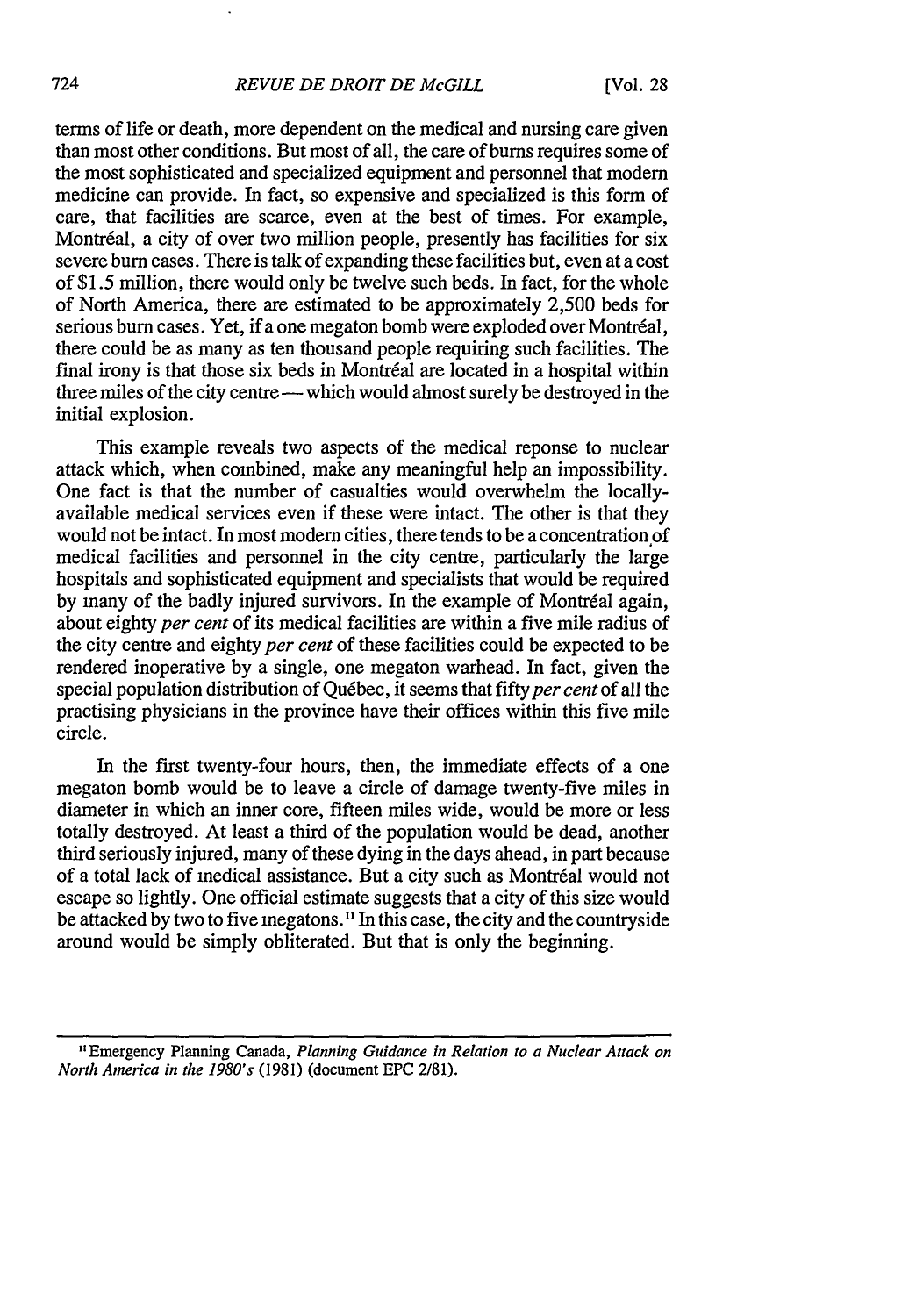#### **HI. Longer Term Effects of a Nuclear Detonation**

Any country that suffered from a determined nuclear attack on its cities, military installations and energy production would have to contend with a great deal more in the days and weeks that followed. The loss of communications, transportation, electricity, and other social utilities; the absence or scarcity of uncontaminated food and water; the heavy burden of the sick, injured and mentally incapacitated; and the disappearance of the instruments of social organization and social order would create chaos for the relatively healthy survivors and would make their situation as desparate as that of those less "fortunate".

As if this were not enough, there would be the additional problem of "local" radioactive fallout that would settle back to earth over the first twenty-four hours in the form of relatively heavy particles or dust, raised by ground bursts and carried by the winds. Because the speed and direction of the wind in a given location can vary enormously over the seasons, days and even hours, just where and how far such radioactivity would spread is wholly unpredictable. Moreover, weather conditions, especially the presence or absence of preciptation, as well as features of the terrain, would make the actual distribution erratic.

For the sake of illustration, these variables are often taken as uniform for the twenty-four hours during which fallout would occur. For example, after a one megaton ground burst, if the wind blew steadily in the same direction at fifteen mph, a long cigar-shaped plume of radioactive dust would be laid down, assuming no rain and perfectly level ground. People inhabiting this region would then be subjected to the radiation given off by this fallout. The amount that a person would receive would decline rapidly  $-$  less rapidly if a nuclear reactor had been struck  $-$  but the exposed individual would be accumulating biological damage as long as he remained exposed.

In this example, it can be calculated that, over a two week period, any person who lived within roughly 700 square miles downwind of the blast, that is to say anyone in an area about 80 miles long and 11 miles wide, would receive a potentially lethal dose of radiation unless he remained specially sheltered for that length of time. Someone living within a band 19 miles wide and 175 miles long would need to take some precautions for most of that time in order to avoid radiation sickness. And people in a strip 45 miles wide and 440 miles long, an area of more than 14,000 square miles, would be living on land contaminated with long-lasting radioactive particles that could be inhaled in the air they breathed or incorporated in the food they ate for the rest of their lives. 12

 $12$ The area covered is not a rectangle. Hence it is less than the product of length times width. For a comprehensive discussion of all aspects of radiation, see J. Rotblat, *Nuclear Radiation in*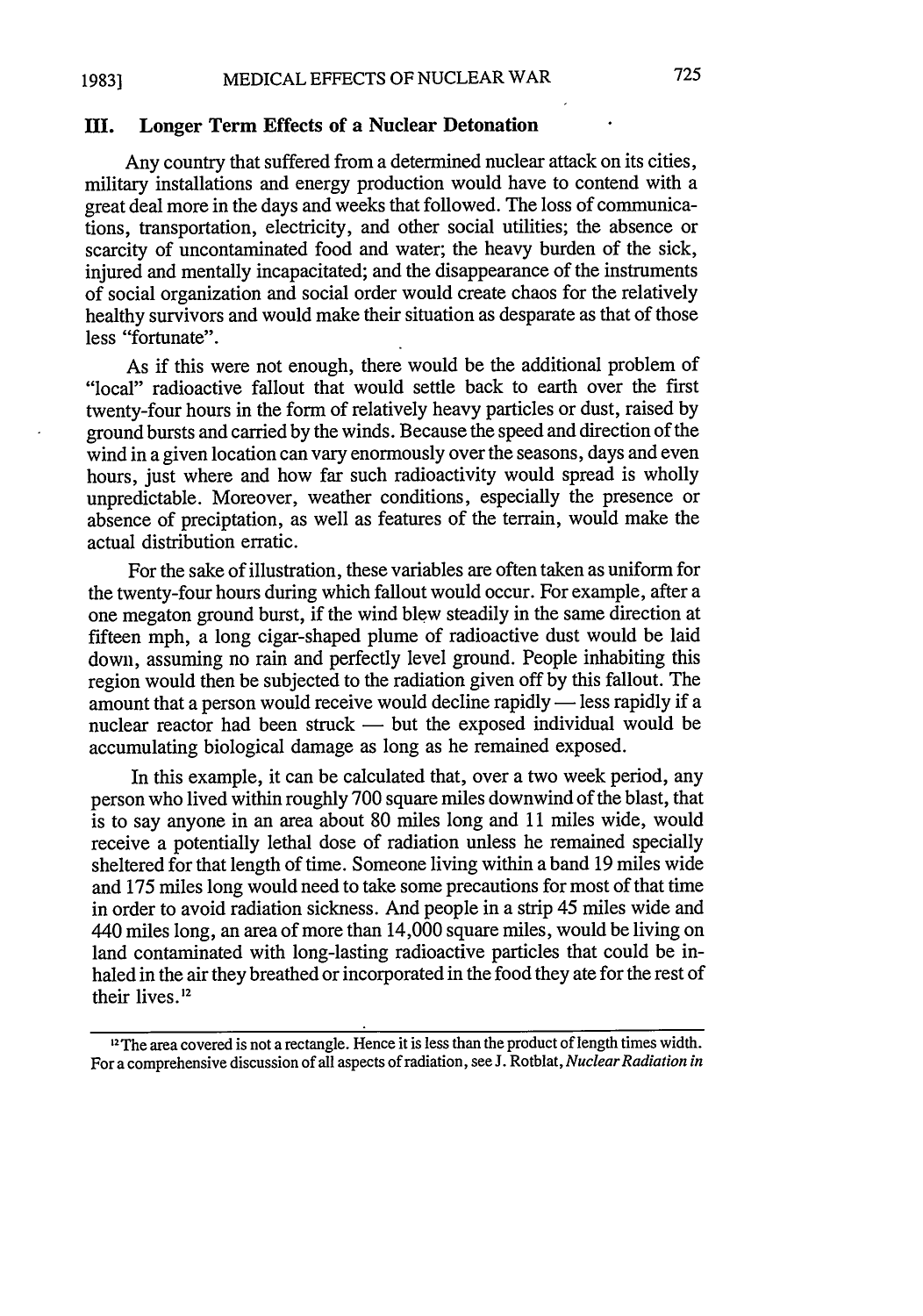Most of the industrialized nations of Asia, Europe and North America that would suffer attacks in a nuclear war thus would undergo an initial, devastating blow that would produce death, injury and social chaos on a scale unprecedented in human history. Then, within twenty-four hours, much of that same territory would be blanketed with radioactive fallout, much of it with serious short term consequences and all of it potentially hazardous for years to come.

Against this background, how can anyone guess the course of events over the weeks and months that follow an attack? For example, assuming that only half of the megatons in the current United States and Soviet arsenals were detonated, one scenario estimates that, of the 1.3 billion people in the cities of the northern hemisphere, there would be 750 million immediate deaths, 340 million seriously injured and 200 million "healthy" survivors.<sup>13</sup> This might lead one to suppose, for instance, that short term food supplies would be abundant. But this overlooks completely the dependence of modem societies on daily food transportation and distribution, and the likelihood of vast quantities being destroyed or rendered inedible. Large numbers of people in some areas probably would starve while stocks of food elsewhere would rot.

A more specifically medical problem would be the appearance of devastating epidemics. The various glands and organs of the body that provide natural immunity against infection are particularly sensitive to radiation. When combined with social disintegration, this would invite the rapid spread of communicable diseases in unusually severe forms. <sup>4</sup>

Today in the industrialized world, diseases such as the plague, smallpox, cholera, and typhoid fever have been relegated, we assume, to the history books. We commonly think that we have banished their microbes, or can fight them so effectively that rare cases cannot fuel a general epidemic. But, in truth, it is the affluence and orderliness of our society **-** ample nutrition, sanitation and immunization programmes, as well as the immune systems of our own bodies **-** that hold these diseases at bay. After a nuclear war all these defences would be compromised severely; they may even be non-existent, along with the medical services and supplies needed to treat the cases that did appear.

For example, it has been estimated that as much as three-quarters of the United States population is no longer protected adequately against smallpox

*Warfare* (1981) (a SIPRI monograph). This information is applied to the effects on a specific country in Bates, Briskin, *et al.,* "What Would Happen to Canada in a Nuclear War?", in E. Regehr & S. Rosenblum, eds, *Canada and the Nuclear Arms Race* (1983) 171.

<sup>&</sup>quot;Middleton, *Epidemiology [:1 The Future isSicknessandDeath* (1981) 11 Ambio 100, 102. **"** See Abrams & Von Kaenel, *Medical Problems of Survivors of Nuclear War: Infection and the Spread of Communicable Disease* (1981) 305 New Eng. J. Med. 1226.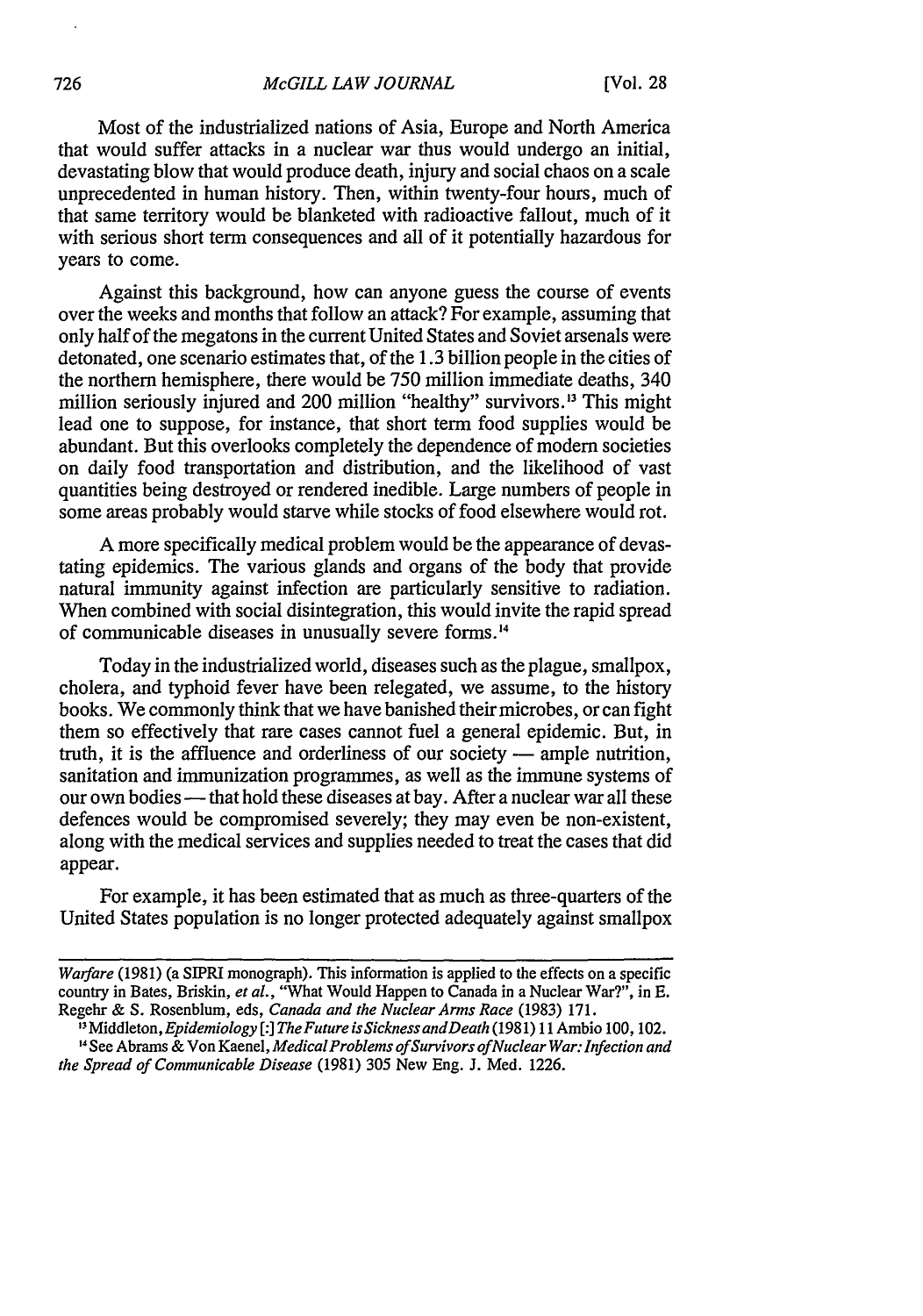because the odds of suffering ill effects from vaccination, although very low, are nonetheless higher than the odds of catching smallpox, which are practically zero. The virus is stored in disease control centres, in case a vaccine has to be made. These centres exist in areas likely to suffer a nuclear attack. If-the germs escaped into the community, would there be facilities left to produce vaccine? Would there be transportation to distribute it? Would the health services be able to vaccinate people? Would the immune systems of hundreds of thousands of radiated victims respond sufficiently to furnish protection? And would all this take place before an epidemic of smallpox decimated the survivors? Whatever happened, one thing is certain: bacteria, viruses and insects are highly resistant to radiation. An all-out nuclear war could tilt the favourable balance of nature from humans to bugs.

And what would twentieth century citizens of the industrialized world do in the absence of any industrial base, any capital to rebuild it, or any energy source to run it?

The task... would be not to restore the old economy but to invent a new one, on a far more primitive level. ... The economy of the Middle Ages, for example, was far less productive than our own, but it was exceedingly complex, and it would not be within the capacity of people in our time suddenly to establish a medieval economic system in the ruins of their twentieth century one. . **.** .Sitting among the debris of the Space Age, they would find that the pieces of a shattered modern economy around them - here an automobile, there a washing machine — were mismatched to their elemental needs. . . . [T]hey would not be worrying about rebuilding the automobile industry or the electronics industry; they would be worrying about how to find non-radioactive berries in the woods, or how to tell which trees had edible bark.<sup>15</sup>

A final question is: Would the numbers, physical health and reproductive capacities of the survivors, combined with the social and natural environment, be adequate for the continuation of the human species, let alone for its eventual restoration to something akin to civilization? Of course, no one can answer this question. And no amount of scientific enquiry is ever likely to decide the matter beyond dispute. All that can be done is to speculate on the basis of the information we have.

To make the question easier, it can be considered in two parts. Suppose, first, that no important, long-lasting, deleterious effects were inflicted on the natural environment of half of the world's land mass. Would mankind survive? Surely the answer is — yes. For even if humans died out throughout most of the northern hemisphere it is not likely that the southern half would suffer the same fate. Of course, it is quite possible that some, even several, targets in the south would be attacked.<sup>16</sup> And, in any event, the collapse of the

*<sup>5</sup>* Schell, *supra,* note 1, 69 *et seq.*

**<sup>1</sup> <sup>6</sup> See** *ibid.,* 71 *et seq.;* and Barnaby, Rotblat, *et al., Reference Scenarios How a Nuclear War Might be Fought* (1982) 11 Ambio 94, and appended maps.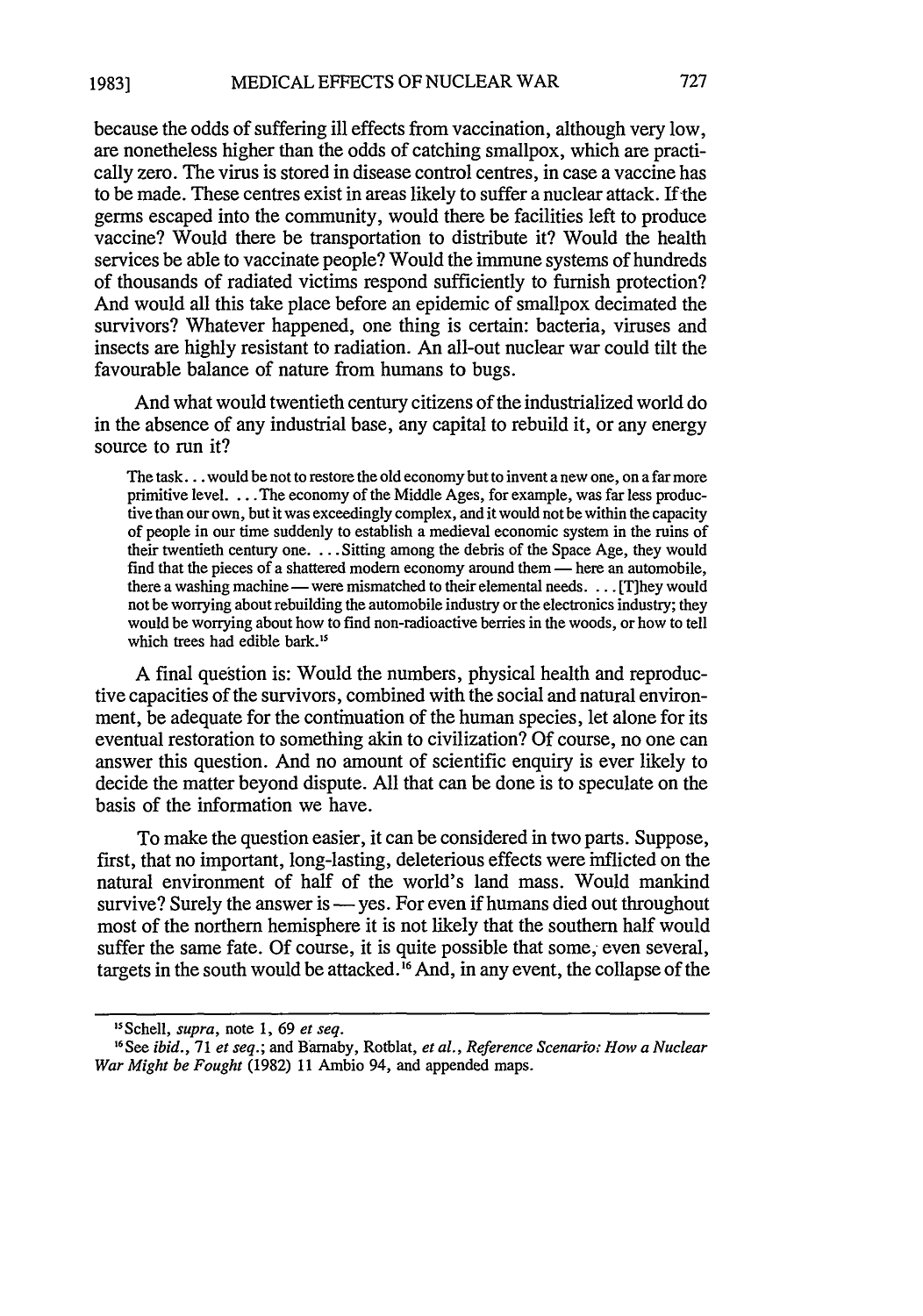economies of the north, along with their food-producing capacities, would trigger massive starvation and political turmoil throughout the developing and undeveloped countries of the Third World. But it remains difficult to imagine that if large areas of cultivable land remained, and the environment continued to sustain crops and human habitation, that man, agricultural man, would not survive. Nuclear war might undo, for a considerable time, the industrial revolution of the eighteenth and nineteenth centuries, but it would not reverse the agricultural revolution of 10,000 B.C.

What would be critical, therefore, would be the second part of the question — the long term, life-supporting capacity of the natural environment. At this point, conjecture becomes so large a part of the assessment that completely contradictory effects may be postulated. For example, in a 1975 report, the United States National Academy of Sciences raised the question of damage to the stratospheric ozone layer which shields the earth from a biologically damaging range of ultra-violet rays from the sun.<sup>17</sup> The premise for this calculation, however, was that of a large number of nuclear weapons in the one to five megaton range. A recent study, using a more sophisticated model of the same scenario, concurs broadly with these findings. But, using a different premise, reflecting recent changes in nuclear weaponry, the same study postulates very different results. In the latter case, weapons chiefly in the range of 100 to 500 kilotons are presumed to constitute the major mode of attack. When this model is assumed, the *reduction* of ozone in the stratosphere is not significant but its *production* in the trophosphere is increased, thereby producing, along with particulate matter and chemicals from many fires, a large amount of photochemical smog."

In either scenario, however, the final result could be the same  $-$  crop failures inducing large scale famine among survivors. This famine would depopulate the world further, especially the northern hemisphere. But, beyond this, the atmospheric, ozone effects would not be sufficiently longlasting to have an impact upon succeeding generations.

Alterations of regional weather patterns and larger scale changes of climate caused by nuclear explosions are conceivable but not presently predictable with any confidence. Moreover, it is not possible to say whether any changes that might occur would persist to affect generations beyond that of the survivors. Predicting such global changes, and their evolution over many decades, requires accounting for a multitude of interacting variables, a task that presently overwhelms the capacities of a field of study that is still in its infancy.

*<sup>&#</sup>x27;"Supra,* note **7.**

I 8 See Crutzen **&** Birks, *The Atmosphere After a Nuclear War [:] Twilight at Noon* (1982) **11** Ambio 114, 121.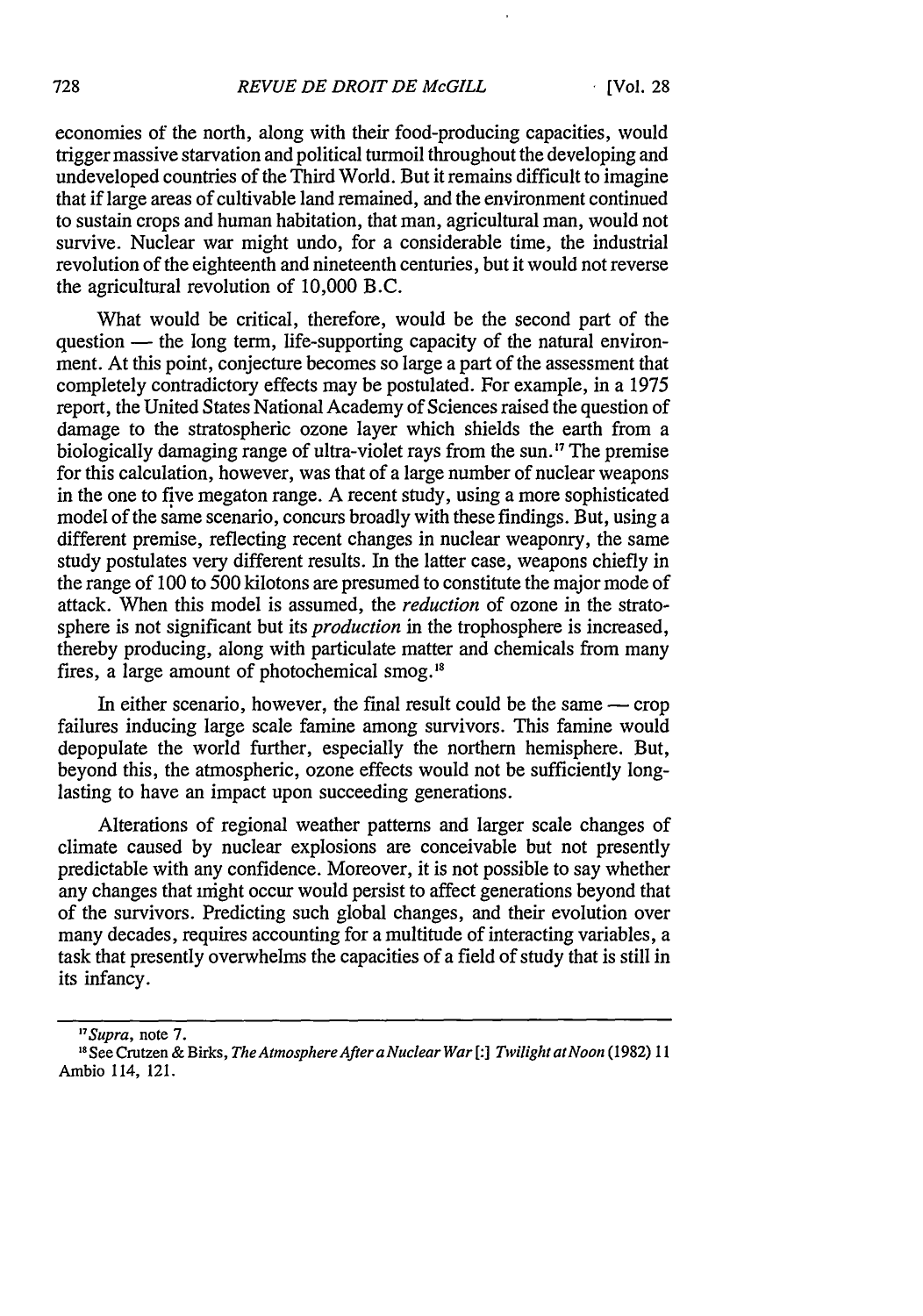## **IV. Long Term Effects of Nuclear Radiation**

Finally, there is the question of the long term effects of nuclear radiation. This question should actually be broken down into two: the long term effects of short term exposure to high doses from local fallout in the days immediate**ly** following the nuclear exchange; and, the effects of continuing long term exposure to low doses arising from the long-contaminated environment.

Our chief source of evidence regarding the first issue is the experience of Hiroshima and Nagasaki. The impact of short term high doses would be severe on the surviving generation. Death, radiation sickness or the radiationenhanced severity of wounds, **burns** and infections would be the short term results. Miscarriages, still births or birth defects like microcephaly and mental retardation would be the lot of the fetuses of exposed pregnant women. Epidemic levels of leukemia, especially in children, would appear in five to ten years. Cataracts and temporary sterility would afflict many. Excessive numbers of cancers would plague the exposed populations for the rest of their days. But whether or not they would, through genetic damage, pass on this blight to generations conceived after the war is still a matter of controversy. The evidence from Hiroshima and Nagasaki is equivocal as yet, and whatever the eventual results, that experience simply may not be relevant to the conditions of a modern, all-out nuclear war.<sup>19</sup>

The experience of 1945 also tells us little about the effects of short term, high dose exposure when combined with long term, low dose exposure, a combination that did not occur then but that certainly would in any future nuclear exchange. The long term presence of low dose radiation would come from two sources: local fallout that would be distributed in "plumes" over areas downwind from ground bursts as has been described above; and global fallout coming down everywhere, from the stratosphere, over months and years.

In either local or global fallout, the most important substances are strontium-90 and cesium-137 because their radioactivity decays so slowly that, in about thirty years, half of the material is still radioactive. Moreover, by a complicated biological chain from soil to plants to animals to man, these substances become incorporated in the human body; strontium, through milk and meat, accumulates in bone; cesium, through fish, vegetables and other plants, is taken up by soft tissues. From foci of concentration within the body,

**<sup>19</sup>** See Schull, Otake & Neel, *Genetic Effects of the AtomicBombs: A Reappraisal* (1981) 213 Science 1220. See also an editorial by Neel, *Genetic Effects of Atomic Bombs* (1981) 213 Science 1205. Among the ways in which the Japanese experience may not be applicable is in the sheer number of subsequent matings where *both* parents have suffered from exposure to radiation.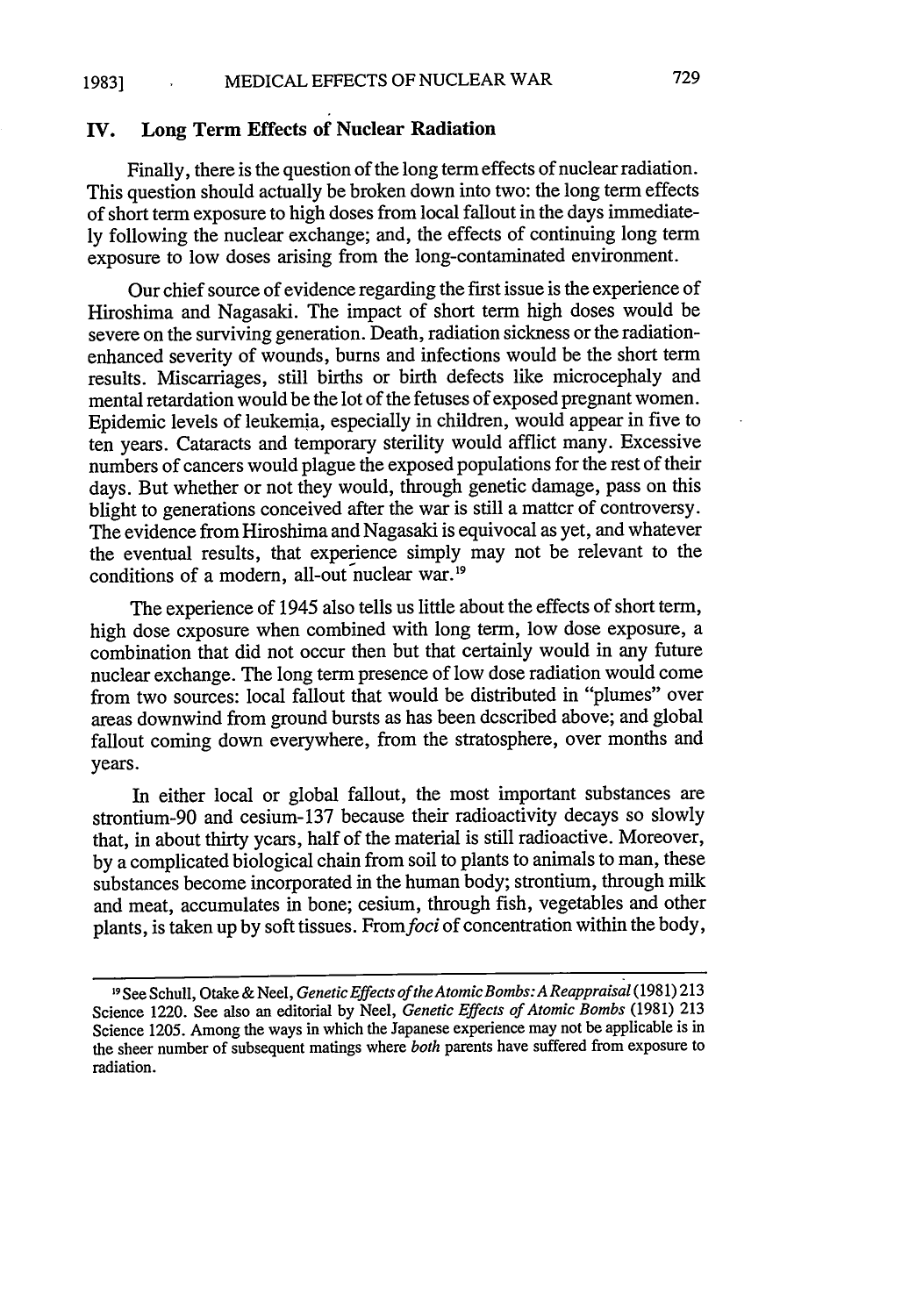doses of beta-rays and gamma-rays can eventually be built up that are harmful to nearby tissues and organs.

More insidious still, plutonium, chiefly in the form of plutonium-239, would also be a contaminant because it is used in the trigger of nuclear weapons, is produced in the explosion and is also present in nuclear reactors. This substance has a half-life of 24,400 years. Its radioactivity is in the form of alpha particles that have almost no pentrating power. But plutoniumcontaminated dust can be inhaled and deposited in the lungs where a sufficient dose can induce lung cancer.

The heaviest burden of long term, low level radiation would, of course, fall upon the surviving generation. And while, through early death, relative infertility and other effects, that generation's capacity to reproduce and to provide for the next generation would most certainly be compromised, it is clear that this factor alone - radiation - would not be a sentence of death for the whole human race in the way that Nevil Shute imagined in his novel *On The Beach.* <sup>20</sup> In Japan, excess deaths from cancer, for example, are occurring in age ranges that are typical for the same cancer caused by other means, regardless of the amount of time since exposure. If this holds true, most cancers would appear after the age of reproduction. And, while there would be obvious and measurable effects on the next generation through their own exposure to the continuing presence of radioactive contamination, this factor alone would not be likely to lead to the disappearance of the human race.

What we cannot predict, though, and perhaps never will with any confidence, is the impact of many ill effects working in combination on man and nature. As with other animals, there may be a minimum number of humans required to drive the population dynamics in the direction of growth rather than extinction. A combination of population thinning through immediate decimation, the subsequent ravages of disease, famine and social disorder, relative infertility and shortened life spans, and a climatically unsupportive environment conceivably could push man into the position of an endangered species. Moreover, the fact that no catastrophic and terminal effect on the life supporting capacity of the biosphere has yet been proven should not diminish our awareness of the possibility that this could occur and that human life on earth could come to an end fairly quickly on this basis alone.

**<sup>&</sup>quot;N.** Shute, *On the Beach* (New York: Morrow, 1957). But the superpowers are working on it. See Feld, "Mechanics of fallout" in Adams & Cullen, *supra,* note 10, 110, 115.